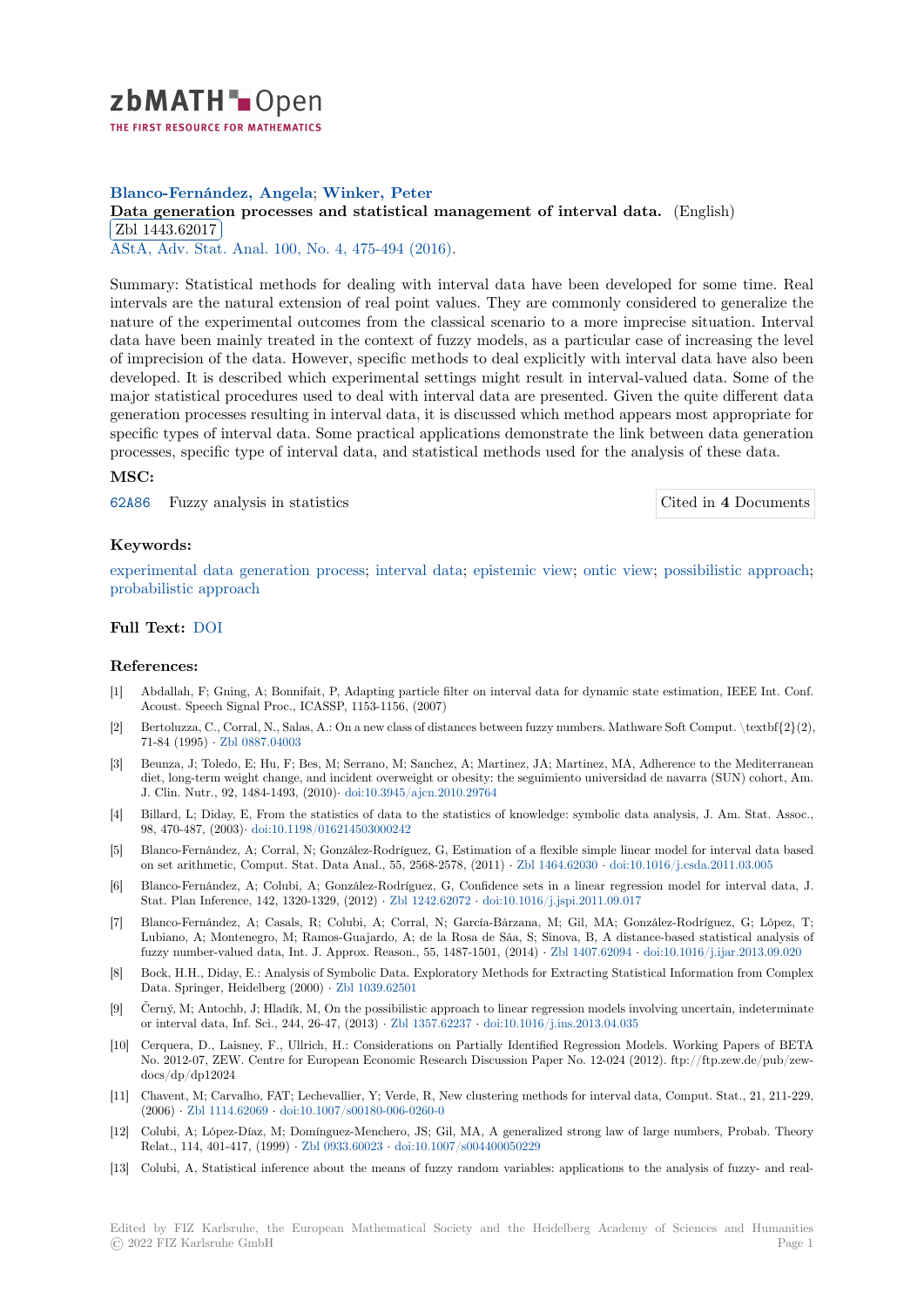valued data, Fuzzy Set Syst., 160, 344-356, (2009) *·* Zbl 1175.62021 *·* doi:10.1016/j.fss.2007.12.019

- [14] Corral, N; Gil, MA; Gil, P; Pardo, L (ed.); etal., Interval and fuzzy-valued approaches to the statistical management of imprecise data, 453-468, (2011), Heidelberg*·* doi:10.1007/978-3-642-20853-931
- [15] De la Rosa de Sáa, S; Gil, MA; González-Rodríguez, G; López, MT; Lubiano, MA, Fuzzy rating scale-basedquestionnaires and their statistical analysis, IEEE T Fuzzy Syst.,2[3, 111-126, \(201](https://zbmath.org/1175.62021)5)*·* [doi:10.1109/TFUZZ.2014.2](https://dx.doi.org/10.1016/j.fss.2007.12.019)307895
- [16] Diamond, P, Least squares Fitting of compact set-valued data, J. Math. Anal. Appl., 147, 531-544, (1990) *·* Zbl 0704.65006 *·* doi:10.1016/0022-247X(90)90353-H
- [17] Domingues, MAO; Souza, R; Cysneiros, FJA, A robust method for linear regression of symbolic interval data, Pattern Recogn. Lett., 31, 1991-1996, (2010)*·* doi:10.1016/j.patrec.2010.06.008
- [18] Duarte, AP; Brito, P, Linear discriminant analysis for interval data, Comput. Stat., 21, 289-308, (2006) *·* [Zbl 1113.62080](https://zbmath.org/0704.65006) *·* [doi:10.1007/s00180-006-0264-9](https://dx.doi.org/10.1016/0022-247X(90)90353-H)
- [19] Dubois, D; Couso, I, Statistical reasoning with set-valued information: ontic vs. epistemic views, Int. J. Approx. Reason., 55, 1502-1518, (2014) *·* Zbl 1407.62032 *·* [doi:10.1016/j.ijar.2013.07](https://dx.doi.org/10.1016/j.patrec.2010.06.008).002
- [20] D'Urso, P; Giordani, P, A least squares approach to principal component analysis for interval valued data, [Chemom. Intel](https://zbmath.org/1113.62080)l. [Lab. Syst., 70, 179-192, \(2004\)](https://dx.doi.org/10.1007/s00180-006-0264-9)*·* doi:10.1016/j.chemolab.2003.11.005
- [21] Fischer, H; García-Bárzana, M; Tillmann, P; Winker, P, Evaluating FOMC forecast ranges: an interval data approach, Empir. Econ., 47, 365-388, (2013)*·* [doi:10.1](https://zbmath.org/1407.62032)0[07/s00181-013-0736-z](https://dx.doi.org/10.1016/j.ijar.2013.07.002)
- [22] Fischer, H., Blanco-Fernández, A., Winker, P.: Predicting stock return volatility: can we benefit from regression models for return intervals? J. Forecast. (2[015\) \(forthcoming\)](https://dx.doi.org/10.1016/j.chemolab.2003.11.005)
- [23] Gil, MA; López-García, MT; Lubiano, MA; Montenegro, M, Regression and correlation analyses of a linear relation between random intervals, Test, 10, [183-201, \(2001\)](https://dx.doi.org/10.1007/s00181-013-0736-z) *·* Zbl 0981.62062 *·* doi:10.1007/BF02595831
- [24] Gil, MA; González-Rodríguez, G; Colubi, A; Montenegro, M, Testing linear independence in linear models with interval-valued data, Comput. Stat. Data Anal., 51, 3002-3015, (2007) *·* Zbl 1161.62358 *·* doi:10.1016/j.csda.2006.01.015
- [25] Gil, MA; González-Rodríguez, G; Trillas, E (ed.); etal., Fuzzy vs likert scales in statistics, 407-420, (2012), Heidelberg
- [26] Giordani, P; Kiers, HAL, Three-way comp[onent analysis](https://zbmath.org/0981.62062)o[f interval valued data, J](https://dx.doi.org/10.1007/BF02595831). Chemometr., 18, 253-264, (2004)*·* doi:10.1002/cem.868
- [27] Gonzalez-Calvo, A., Hernandez-Leal, P.A., Arbelo, M.: [Forest Fire Ri](https://zbmath.org/1161.62358)s[k Dynamic Index. In: De la R](https://dx.doi.org/10.1016/j.csda.2006.01.015)iva, J. et al. (eds.) Proceedimgs of 5th International Workshop on Remote Sensing and GIS Applications to Forest, pp. 125-129 (2005)
- [28] González-Rodríguez, G; Blanco, A; Corral, N; Colubi, A, Least squares estimation of linear regression models for convex [compact random sets](https://dx.doi.org/10.1002/cem.868), Adv. Data Anal. Classif., 1, 67-81, (2007) *·* Zbl 1131.62058 *·* doi:10.1007/s11634-006-0003-7
- [29] González-Rodríguez, G., Trutschnig, W., Colubi, A.: Confidence regions for the mean of a fuzzy random variable. In: Abstracts of IFSA World Congress/EUSFLAT Conference (IFSA-EUSFLAT 2009, Lisbon, Portugal) *·* Zbl 1170.68045
- [30] Hofer, E.P., Rauh, A.: Applications of Interval Algorithms in Engineering. In: Luther, W., Otten, W. (eds.) International Symposium on Scientific Computing, Computer Arithmetic and V[alidated Numeri](https://zbmath.org/1131.62058)cs [\(12th GAMM—IMACS 2006, G](https://dx.doi.org/10.1007/s11634-006-0003-7)ermany). IEEE Computer Society Conference Publishing Services (2006)
- [31] Horowitz, JL; Manski, CF; Ponomareva, CF; Stoye, J, Computation of bounds on populatio[n parameters wh](https://zbmath.org/1170.68045)en the data are incomplete, Reliab. Comput., 9, 419-440, (2003) *·* Zbl 1140.62314 *·* doi:10.1023/A:1025865520086
- [32] Heitjan, DF; Rubin, DB, Ignorability and coarse data, Ann. Stat., 19, 2244-2253, (1991) *·* Zbl 0745.62004 *·* doi:10.1214/aos/1176348396
- [33] Hodge, AM; English, DR; Itsiopoulos, C; ODea, K; Giles, GG, Does a Mediterranean diet reduce the mortality risk associated with diabetes: evidence from the Melbourne collaborative cohort study, Nutr. Metab. Cardiovasc. Dis., 21, 733-739, (2011)<sup>*·*</sup> doi:10.1016/j.numecd.2010.10.014
- [34] Hu, C; He, L, An application of interval methods to stock market forecasting, Relia[b. Comput., 13,](https://zbmath.org/0745.62004) [423-434, \(2007\)](https://dx.doi.org/10.1214/aos/1176348396) *·* Zbl 1125.91348 *·* doi:10.1007/s11155-007-9039-4
- [35] Huang, J., Wellner, J.: In: Lin, D.Y., Fleming, T.R. (eds.) Proceedings of First Seattle Symposium in Biostatistics, Lecture [Notes in Statistics. Interval Censo](https://dx.doi.org/10.1016/j.numecd.2010.10.014)red Survival Data: A Review of Recent Progress, pp. 123-169. Springer, New York (1997) *·* Zbl 0916.62077
- [36] [Jahanshahl](https://zbmath.org/1125.91348)o[o, GR; Lotfi, FH; Malkhalifeh, M](https://dx.doi.org/10.1007/s11155-007-9039-4)R; Namin, MA, A generalized model for data envelopment analysis with inte[rval](https://zbmath.org/1125.91348) data, Appl. Math. Model., 33, 3237-3244, (2008) *·* Zbl 1205.90152 *·* doi:10.1016/j.apm.2008.10.030
- [37] Joslyn, C, Measurement of possibilistic histograms from interval data, Int. J. Gen. Syst., 26, 9-33, (1997) *·* Zbl 0897.94020 *·* [doi:10.1080/030](https://zbmath.org/0916.62077)81079708945167
- [38] Kallithraka, S; Arvanitoyannis, IS; Kefalas, P; El-Zajouli, A; Soufleros, E; Psarra, E, Instrumental and sensory analysis of Greek wines; implementation of principal compon[ent analysis \(PC](https://zbmath.org/1205.90152)[A\) for classification according to](https://dx.doi.org/10.1016/j.apm.2008.10.030) geographical origin, Food Chem., 73, 501-514, (2001)*·* doi:10.1016/S0308-8146(00)00327-7
- [39] [Körner, R., Näther, W.: On th](https://dx.doi.org/10.1080/03081079708945167)e Variance of Random FuzzyVariables. Statistical Modelling, Analysis and [Management o](https://zbmath.org/0897.94020)f FuzzyData, pp. 22-39. Springer, Berlin (2002)
- [40] Kristiansen, L; Gronbaek, M; Becker, U; Tolstrup, J-S, Risk of pancreatitis according to alcohol drinking habits: a populationbased cohort study, Am. J. [Epidemiol., 168, 932-937, \(2008\)](https://dx.doi.org/10.1016/S0308-8146(00)00327-7)*·* doi:10.1093/aje/kwn222
- [41] Lauro, N.C., Palumbo, F.: Principal component analysis for non-precise data. In: Vichi et al. (eds.) New developments in classification and data analysis, pp. 173-184. Springer (2005) *·* Zbl 1341.62163
- [42] Lima Neto, EA; de Carvalho, FAT, Constrained linear regressionmodels for symbolic interval-valued variables, Comput. Stat.